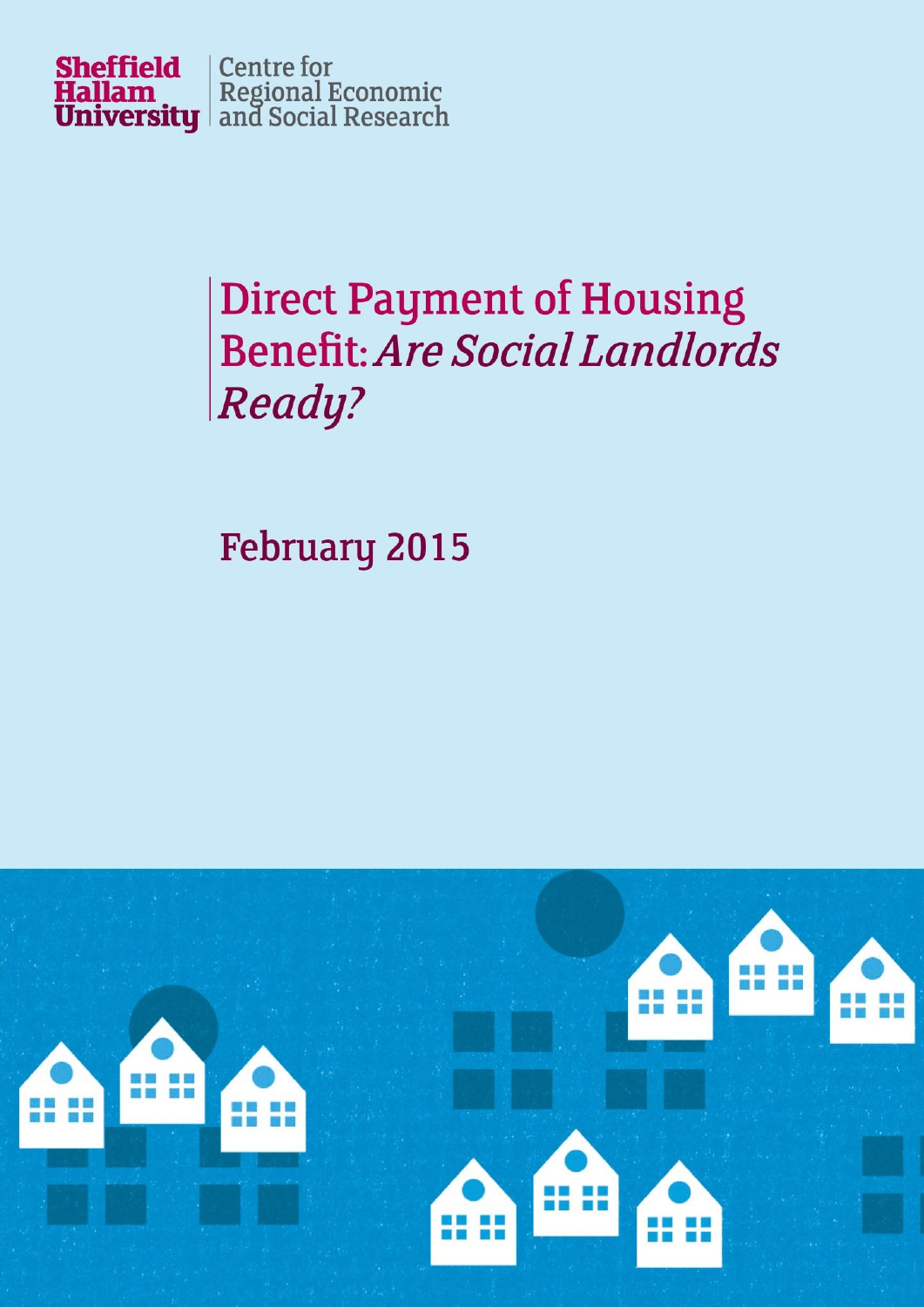## **Direct Payment of Housing Benefit: Are Social Landlords Ready?**

**Author(s):**

Steve Green

Kesia Reeve

David Robinson

Elizabeth Sanderson

Centre for Regional Economic and Social Research, Sheffield Hallam University

February 2015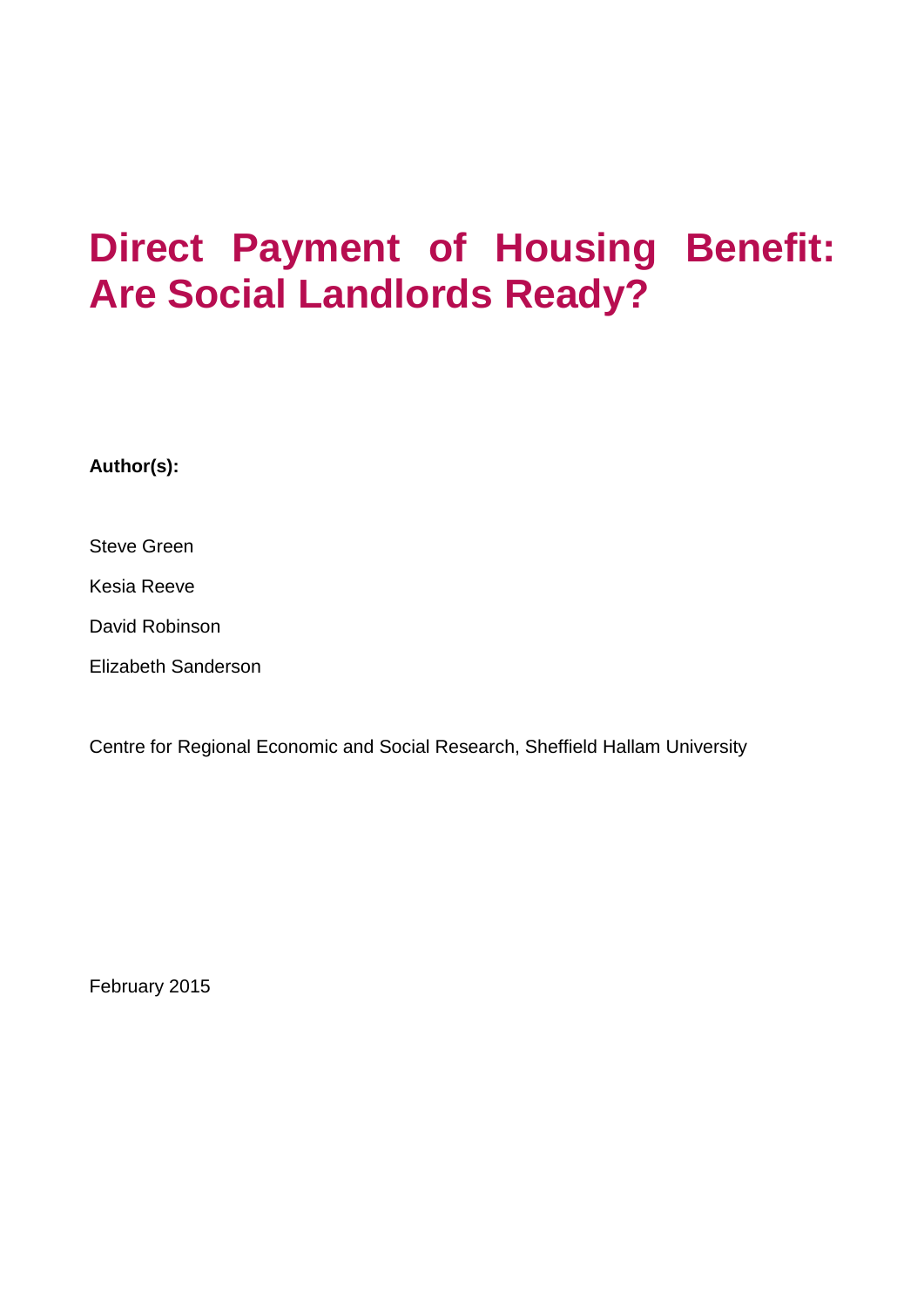### **Contents**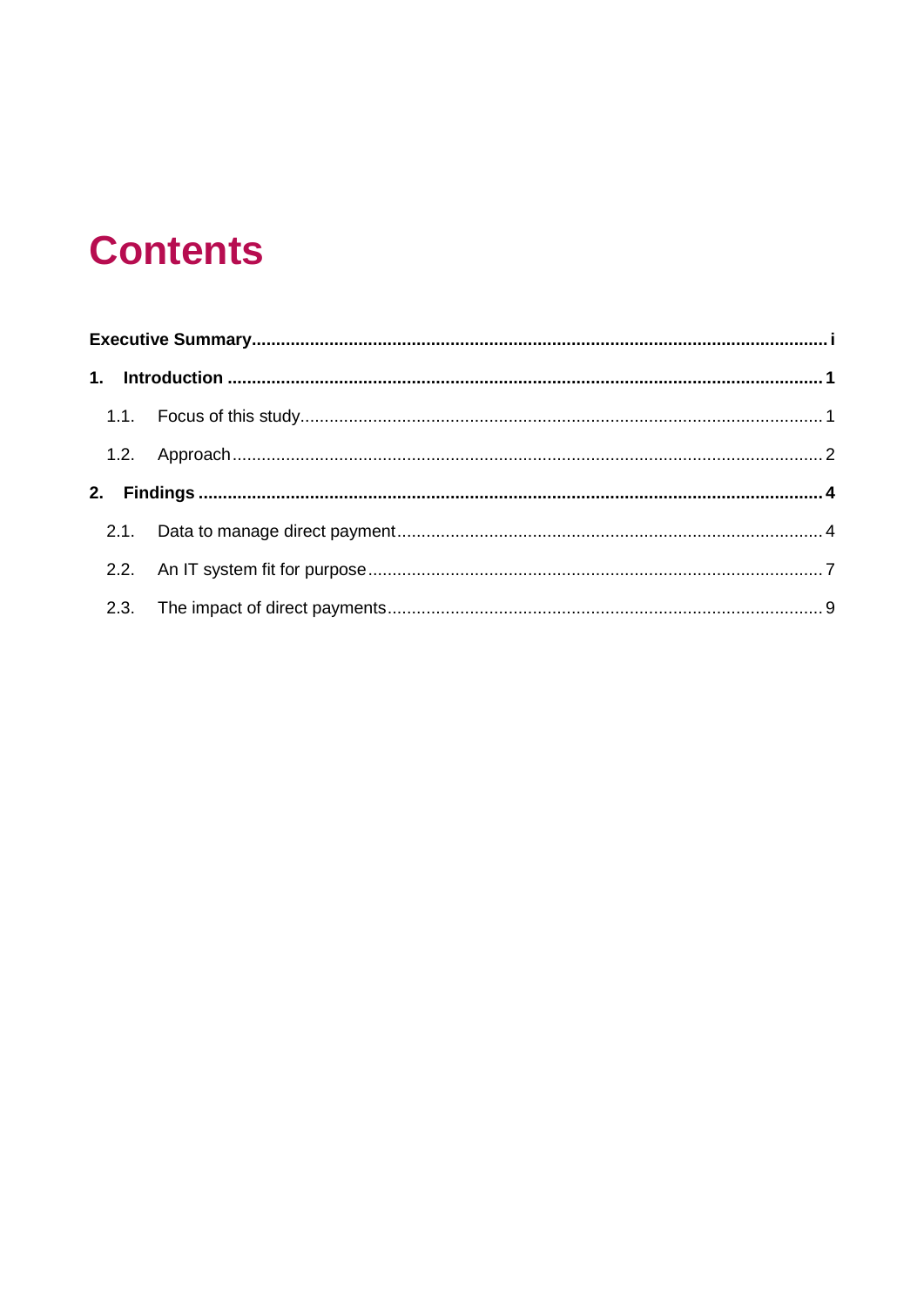### <span id="page-3-0"></span>**Executive Summary**

This summary presents the key findings of a survey of social landlords in England, Scotland and Wales exploring the readiness of landlords for the introduction of direct payment of housing benefit to tenants.

A total of 172 social landlords (councils, ALMOs and housing associations) responded to the survey, which set out to explore whether landlord data and IT systems are fit for the purpose of managing changes wrought by direct payments. Landlords were also asked a series of questions about the likely impact of direct payment on their organisation. The research was commissioned by Housing Partners and undertaken by a team from the Centre for Regional Economic and Social Research, Sheffield Hallam University. The next phase of the research will explore further the issues raised by the survey through a series of landlord case studies.

### **Key Findings**

- Most landlords (88 per cent) do not have access to the data they need to manage the introduction of the direct payment of housing benefit to tenants.
- Landlords estimated that 26 per cent of tenants will need support with the move to direct payment or will struggle with direct payment even with support.
- Many landlords are likely to struggle identifying individual vulnerable tenants who should not move onto direct payment or will need support with direct payments.
- Landlords have limited intelligence about which tenants are likely to struggle paying their rent. Difficulties were reported accessing information about financial inclusion and financial difficulties, important predictors of whether a tenant is likely to struggle paying their rent.
- Landlords are taking steps to improve the data they hold on tenants, but 81 per cent reported that data protection issues limit access to data on tenants.
- A change in the law allowing the Department for Work and Pensions (DWP) to share universal credit claimants' personal data with social landlords, councils and charities might help address some of these data problems, but managing the impact of direct payment also involves landlords having IT systems that are fit for purpose.
- Over half (56 per cent) of landlords reported that the suitability of their IT system was limiting their ability to prepare for direct payments. The majority of landlords (81 per cent) reported that data on tenants is currently held on more than one system, 42 per cent reporting that tenant data was held on a combination of electronic and paper-based systems.
- Landlords expect the introduction of direct payment to have a major impact on their operations and more than one-third consider direct payment to be a threat to their financial stability. Virtually all landlords (98 per cent) expect to see an increase in rent arrears. Just under onethird expect direct payment to impact on their relationship with institutional lenders and onequarter consider direct payments to be a threat to their new build programme.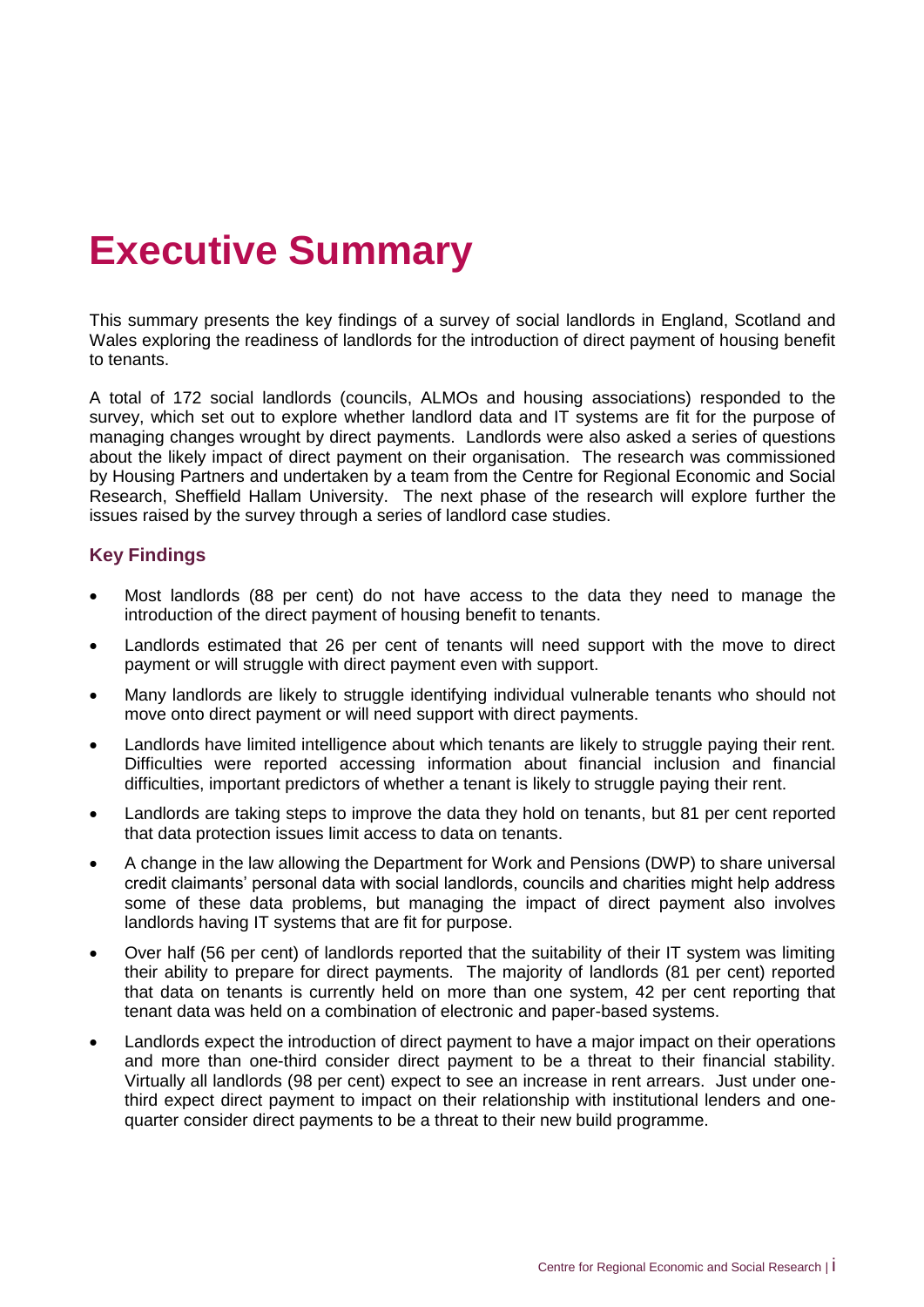<span id="page-4-0"></span>

Universal Credit (UC) is a new integrated benefit introduced by the Welfare Reform Act 2012. It replaces a number of in-work and out of work benefits received by people of working age, including Housing Benefit and Local Housing Allowance. Under UC, claimants receive one single monthly payment. The introduction of UC is a cornerstone of reforms intended to simplify the benefit system, encourage more people into work, and encourage greater responsibility amongst benefit recipients for managing their finances and making rental payments.

The introduction of UC represents a major change for social landlords and their tenants. Under the previous system, all local authority tenants and the majority of housing association tenants had their housing benefit paid directly to their landlord. The result was that social landlords were guaranteed payment of rental income from tenants receiving housing benefit. Under UC, housing benefit will be paid directly to tenants as part of the single monthly payment. It will then be the responsibility of tenants to pay their rent. The Government believes that this approach will help replicate the budgeting skills that people need when working and will help break the cycle of welfare dependency that they consider to be a feature of the current benefit system.

Pensioners will be excluded from UC and residents of exempt supported housing will continue to have their housing benefit paid outside UC and directly to their landlord. The DWP also accepts that there will be some vulnerable working age people for whom direct payment to the landlord will continue (referred to as an Alternative Payment Arrangement). The original intention was that UC would apply to new benefit claimants from October 2013. The timetable for completing the transfer of all claimants onto UC was 2017, but the deadline for completing the roll out of UC was subsequently pushed back to December 2019.<sup>1</sup>

### <span id="page-4-1"></span>**1.1. Focus of this study**

 $\overline{1}$ 

Social landlords have voiced various concerns about the potential impact of direct payment of housing benefit to social tenants. $2$  Central are concerns about people on low incomes using the housing element of UC to cover other bills or debts, resulting in an increase in rent arrears, as witnessed in the six demonstration project areas

<sup>1</sup> National Audit Office (2014) *Universal Credit: Progress Update*. HC 786, 26 November.

<sup>2</sup> Wilson, W. (2014) *Paying the Housing Element of Universal Credit Direct to Tenants in Social Rented Housing*. Standard Note SN/SP/6291. House of Commons Library; Ipsos MORI (2013) *Impact of Welfare Reform on Housing Associations - 2012 Baseline Report*; Williams, P., Clarke, A. and Whitehead, C. (2013) *Intended and unintended Consequences? A case study survey of housing associations and welfare reforms*. University of Cambridge; Hickman, P., Reeve, K. and Green, S. (2014) *[Direct Payment Demonstration Projects: 12 months in](http://www.shu.ac.uk/research/cresr/sites/shu.ac.uk/files/dpdp-12-months-in-extended-learning-report.pdf)  [extended learning report.](http://www.shu.ac.uk/research/cresr/sites/shu.ac.uk/files/dpdp-12-months-in-extended-learning-report.pdf)* London: DWP.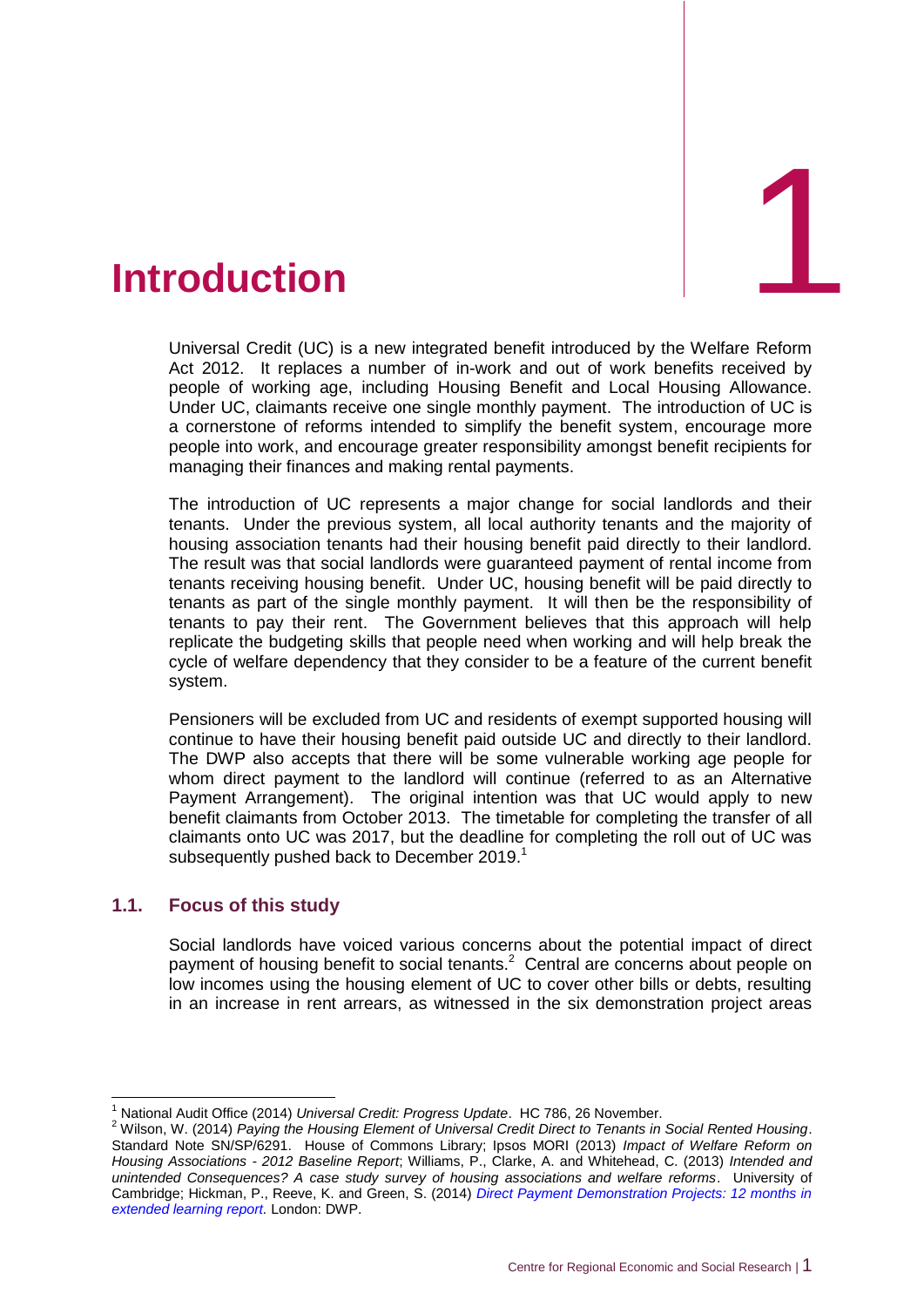where direct payment to tenants has been trialled. $3\,$  In response, social landlords will have to dedicate more resources to collecting rental payments and chasing arrears, which could limit investment in other services for tenants. There is also the possibility that rising rent arrears will make it more difficult for landlords to negotiate favourable rates with lenders and will erode surpluses, with knock-on consequences for landlord new build programmes and financial stability.

To be able to minimise these risks, social landlords need reliable, up to date intelligence about their tenants: which tenants are vulnerable and should continue to have their housing benefit paid direct to their landlord; which tenants might struggle with the practicalities of paying their rent, for example, because they do not have a bank account with a direct debit facility; which tenants are in debt and might benefit from financial advice and guidance? Landlords will also require effective systems for rent collection, real-time monitoring of rent accounts and targeting recovery action. These systems will need to be capable of supporting queries across variable data ranges, rather than fixed payment cycles, and supporting analysis of payment patterns over time.

This study set out to explore the extent to which social landlords have the data and IT systems required to effectively manage the risks arising from the introduction of the direct payment of housing benefit to tenants.

### <span id="page-5-0"></span>**1.2. Approach**

-

An online survey was sent directly to over 700 social landlords in England, Scotland and Wales in July 2014. Responses were also invited via publicity in the housing press and some landlords were contacted by telephone in an attempt to boost the sample. In total, 172 social landlords responded to the survey between July and October 2014.

More than three-quarters (77 per cent) of these landlords were housing associations (24 per cent were large scale voluntary transfer associations) (Table 1). Just under one quarter were local authorities (13 per cent) or Arm's Length Management Organisations<sup>4</sup> (nine per cent). The stock base of responding landlords varied from less than 300 units to over 40,000 units. The 172 responding landlords were managing more than 130,000 units across England, Scotland and Wales (Table 2). On average, landlords reported receiving 60 per cent of their total rent roll in housing benefit payments.

The survey asked a series of questions about the coverage, quality and accessibility of tenant data and explored the readiness of landlord IT systems for the introduction of UC and the direct payment of housing benefit to tenants. Headline findings are presented below.

<sup>3</sup> Reeve, K., Wilson, I., Hickman, P. and Dayson, C. (2014) *Direct Payment Demonstration Projects: Key findings of the 18 months' Rent Account Analysis exercise*. London: DWP. 4

An Arm's length management organisation (ALMO) is a not for profit company that manages housing and provides housing services on behalf of a local authority.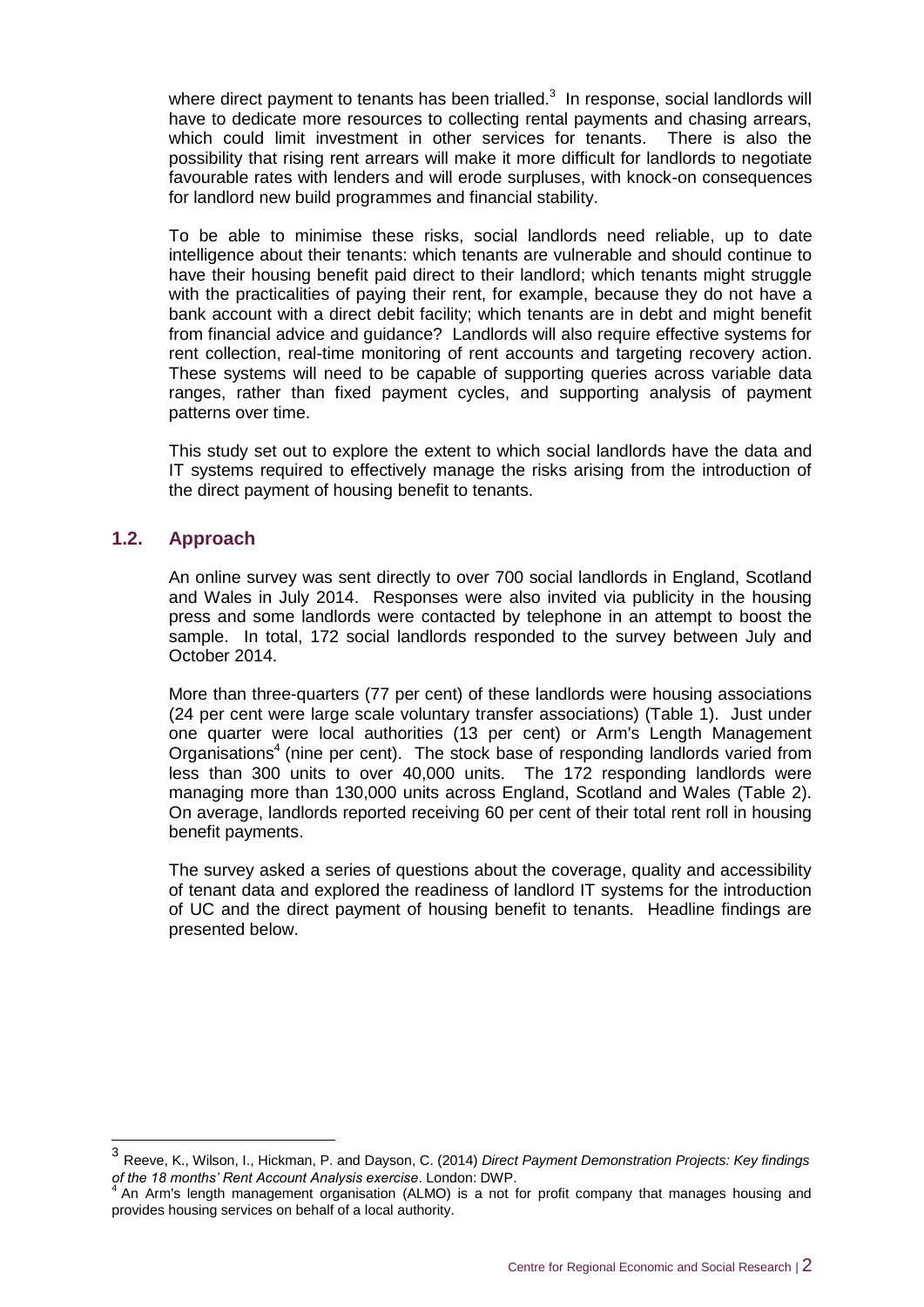### **Table 1: Type of landlord**

|                          | All respondents |             |  |  |  |
|--------------------------|-----------------|-------------|--|--|--|
|                          | Count           | Per<br>cent |  |  |  |
|                          |                 |             |  |  |  |
| Local authority          | 22              | 13          |  |  |  |
| ALMO                     | 15              | 9           |  |  |  |
| LSVT housing association | 39              | 24          |  |  |  |
| Housing association      | 87              | 53          |  |  |  |
| Housing coop             | 0               | 0           |  |  |  |
| Other                    | 2               | 1           |  |  |  |
| Total                    | 165             | 100         |  |  |  |

### **Table 2: Regions/Nations organisation operates in**

|                   |       | All respondents |
|-------------------|-------|-----------------|
|                   | Count | Per<br>cent*    |
|                   |       |                 |
| South East        | 26    | 16              |
| South West        | 15    | 9               |
| East Anglia       | 15    | 9               |
| East Midlands     | 22    | 13              |
| West Midlands     | 18    | 11              |
| London            | 19    | 12              |
| Yorkshire         | 15    | 9               |
| <b>North East</b> | 10    | 6               |
| North West        | 22    | 13              |
| Scotland          | 21    | 13              |
| Wales             | 22    | 13              |
| Base              | 164   |                 |

\*Some organisations operate in more than one region/nation. Hence, percentages do not sum to 100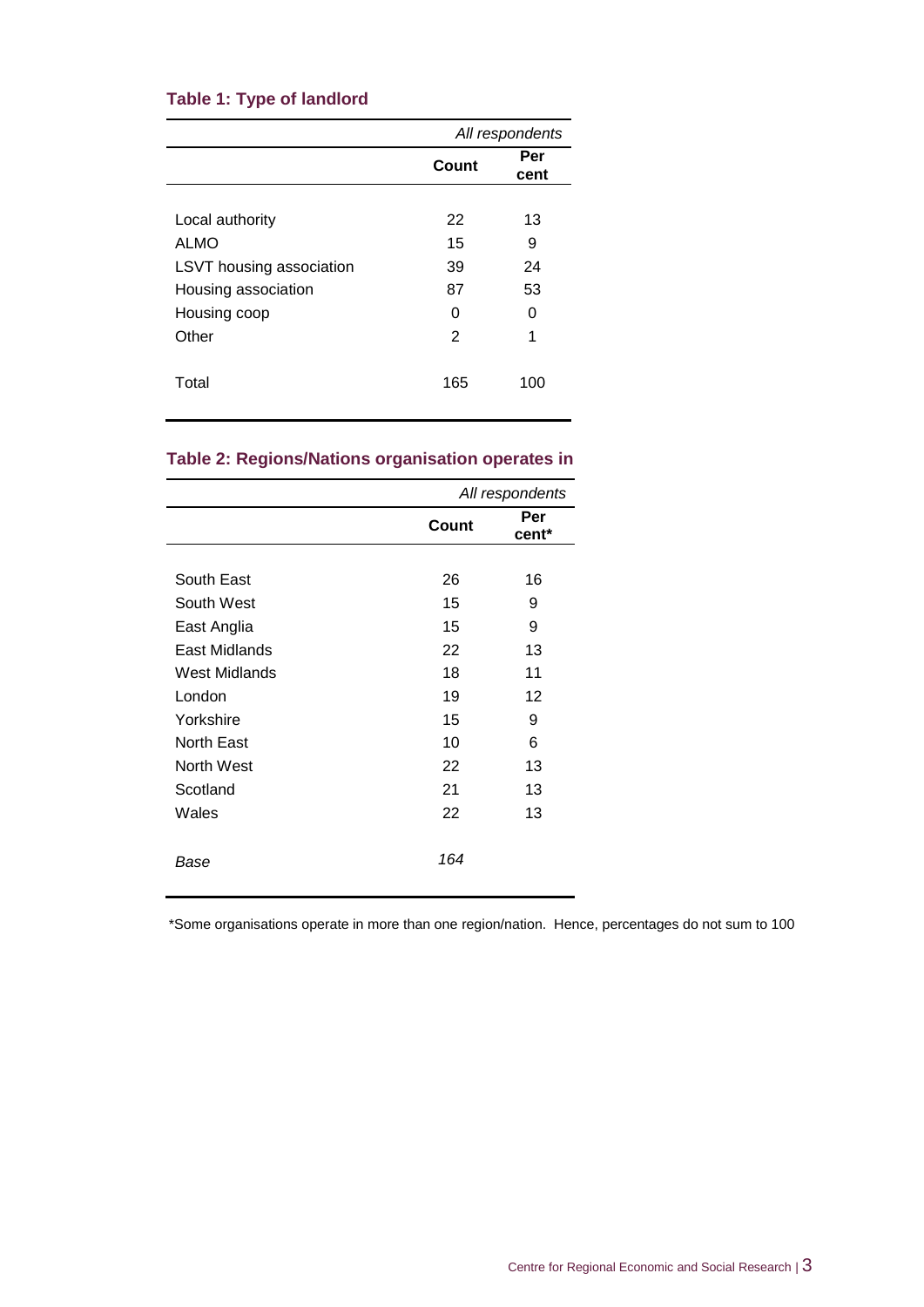

### <span id="page-7-0"></span>2. **Findings**

### <span id="page-7-1"></span>**2.1. Data to manage direct payment**

**Most landlords do not have access to the data they need to manage the introduction of direct payment of housing benefit to tenants**. The majority of landlords (69 per cent) reported that they have (very or fairly) good data about their tenants and some 80 per cent of landlords reported that data are easily accessible. The majority also reported that it is very easy for staff to access information about tenant telephone numbers, their household situation, whether they pay their rent by direct debit, whether a tenant is receiving housing benefit and whether a tenant is in rent arrears. However, only 20 per cent of landlords agreed that they have access to all the information they need about tenants to successfully manage the introduction of direct payment (Table 3).

|                            |       | All respondents |
|----------------------------|-------|-----------------|
|                            | Count | Per<br>cent     |
|                            |       |                 |
| Strongly agree             | 2     | 1               |
| Agree                      | 18    | 11              |
| Neither agree nor disagree | 55    | 34              |
| Disagree                   | 66    | 41              |
| Strongly disagree          | 19    | 12              |
| Don't know                 | 2     | 1               |
| Total                      | 162   | 100             |

#### **Table 3: To what extent do you agree or disagree with the following statement: "We have access to all the information we need about tenants to successfully manage the introduction of Direct Payments"**

**Landlords estimated that, on average, 26 per cent of tenants will need support with the move to direct payment or struggle with direct payment even with support (Table 4). However, many landlords appear likely to struggle to identify individual vulnerable tenants who should not move onto direct payments or are likely to need support with direct payments**. Concern about access to the information required to manage direct payments is reflected in the difficulties reported identifying vulnerable tenants. Only 20 per cent of landlords said that staff could very easily access information about the vulnerabilities or support needs of tenants and 33 per cent reported that this information was difficult to access (Table 5).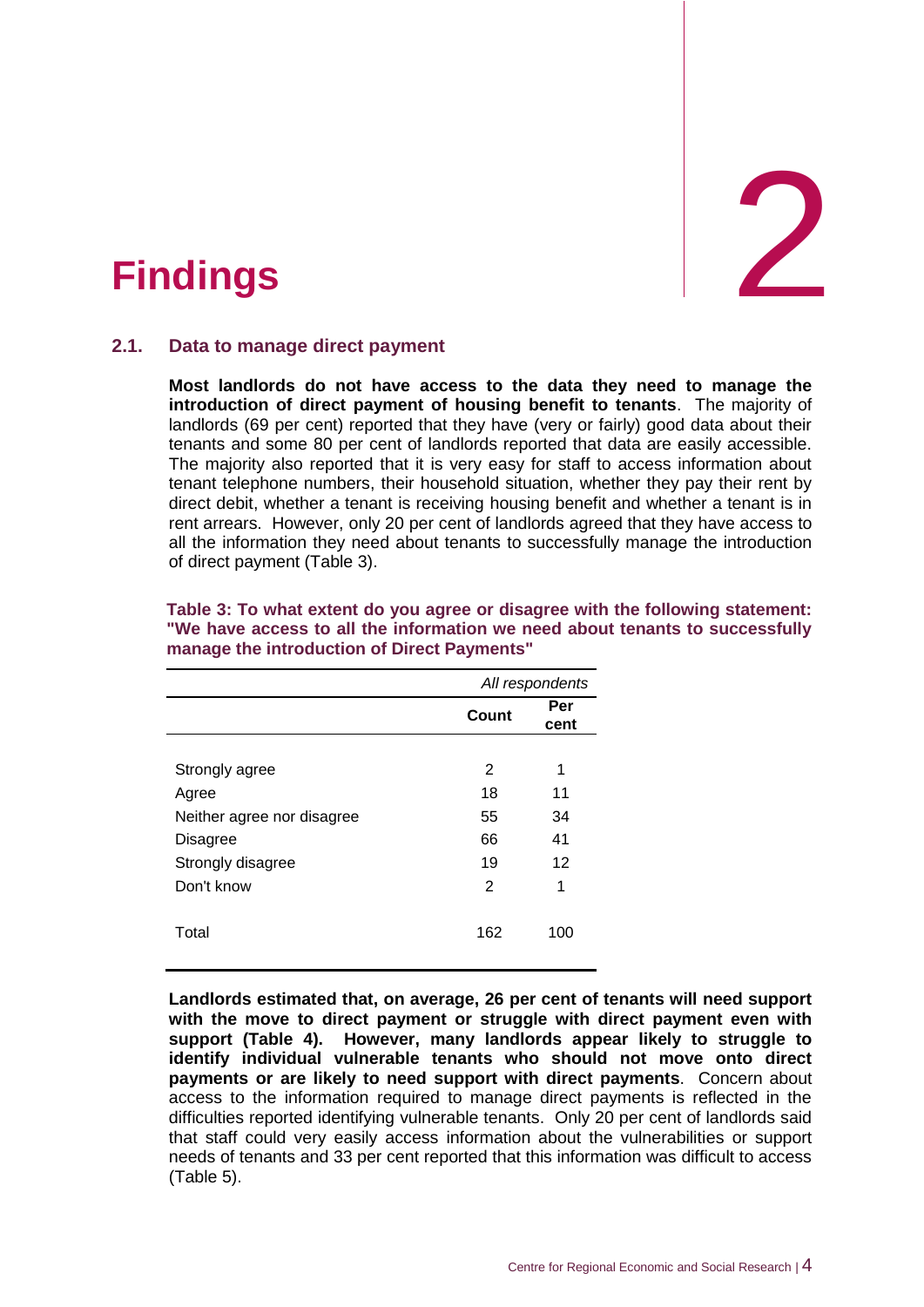|                                                                                                                                                                                            |             |                 | All respondents |                |                   |
|--------------------------------------------------------------------------------------------------------------------------------------------------------------------------------------------|-------------|-----------------|-----------------|----------------|-------------------|
|                                                                                                                                                                                            | Min.        | Max.            | Mean            | <b>Median</b>  | <b>Base</b>       |
| Can go on to Direct Payments with little<br>or no support (%)<br>Will need support with the move to Direct<br>Payments (%)<br>Would struggle with Direct Payments<br>even with support (%) | 0<br>5<br>5 | 90<br>80<br>100 | 37<br>38<br>26  | 34<br>39<br>20 | 140<br>140<br>142 |

### **Table 4: Please estimate the proportion of your tenants in receipt of Housing Benefit (full or partial) you think...**

It is not clear at present what role, if any, social landlords will play in assessing tenant suitability for direct payment, but the Government is currently trialling a scheme whereby social landlords can apply for 'Trusted Partner Status'.<sup>5</sup> As trusted partners they will be able to request an Alternative Payment Arrangement for tenants they know to be vulnerable. Difficulties accessing information about the vulnerabilities or support needs of tenants raises questions about the potential of some landlords to play this role and identify tenants who should continue to have housing benefit paid directly to their landlord.

Safeguarding vulnerable tenants and ensuring those who need it are adequately supported is vital for minimising the financial risks associated with direct payment. If tenants who are unable to manage their own rent payments are transferred onto direct payment then landlords' rent collection rates will fall. The impact on tenants could also be significant - introducing indebtedness (rent arrears), financial hardship (repaying arrears) and, potentially, repossession. **Landlords have little intelligence about which tenants are likely to struggle paying their rent**. Difficulties were reported accessing information about financial inclusion and financial difficulties, important predictors of whether a tenant is likely to struggle paying their rent. Only 22 per cent of landlords could very or quite easily access information about whether a tenant has a bank account with a direct debit facility; only 15 per cent could very or quite easily access information about the financial capabilities of tenants; and only 37 per cent could very or quite easily access information about whether a tenant has any debts (other than rent arrears) (Table 5). Smaller landlords managing fewer properties reported being more easily able to access information about financial inclusion and financial difficulties faced by tenants. This information is needed if accurate safeguarding decisions are to be made, appropriate support offered, and rent collection activities (including preventative interventions and rent account monitoring) targeted most effectively.

**Landlords are taking steps to improve the data they hold on tenants**. The majority of landlords (83 per cent) reported that they are taking steps to improve the quality of the information they hold on their tenants in preparation for the introduction of direct payments and 15 per cent reported intending to do so in the future. Most (89 per cent) reported that they would benefit from sharing data about tenants with other organisations (only 26 per cent reported currently sharing data about tenants with other organisations, such as DWP or social services). However, a large majority of landlords (81 per cent) reported that data protection issues limit access to data on tenants.

 5 See Inside Housing 19th June 2014 Government considering new rules for Universal Credit.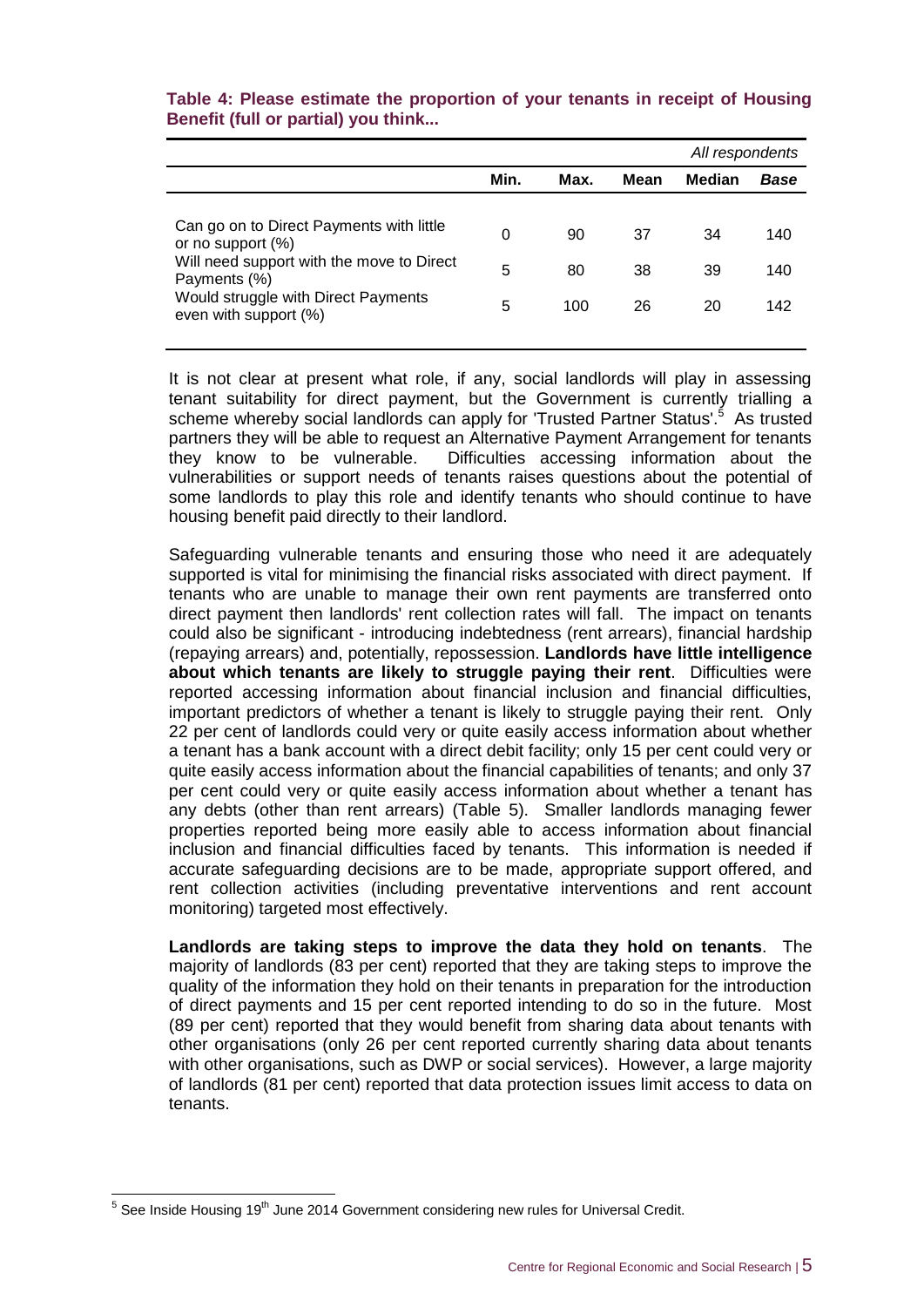### **Table 5: How easy or difficult is it for relevant staff to access the following information about tenants?**

|                                                                                                 |                                                          |             |                   |             |                                      |                |                    |                |                                                                            |                |                |             | All respondents |                 |
|-------------------------------------------------------------------------------------------------|----------------------------------------------------------|-------------|-------------------|-------------|--------------------------------------|----------------|--------------------|----------------|----------------------------------------------------------------------------|----------------|----------------|-------------|-----------------|-----------------|
|                                                                                                 | Very easy<br>(readily<br>available<br>from IT<br>system) |             | <b>Quite easy</b> |             | <b>Neither easy</b><br>nor difficult |                | Quite<br>difficult |                | <b>Very difficult</b><br>(only<br>available by<br>engaging<br>with tenant) |                | Don't know     |             | <b>Total</b>    |                 |
|                                                                                                 | Count                                                    | Per<br>cent | Count             | Per<br>cent | Count                                | Per<br>cent    | Count              | Per<br>cent    | Count                                                                      | Per<br>cent    | Count          | Per<br>cent | Count           | Per<br>cen<br>t |
| Their telephone number                                                                          | 142                                                      | 87          | 16                | 10          | 4                                    | $\overline{2}$ | 0                  | 0              | 1                                                                          | 1              | 0              | 0           | 163             | 100             |
| Their email                                                                                     | 103                                                      | 63          | 29                | 18          | 12                                   | $\overline{7}$ | $\overline{7}$     | 4              | 8                                                                          | 5              | 4              | 2           | 163             | 100             |
| The type of household they live in                                                              | 114                                                      | 71          | 23                | 14          | 13                                   | 8              | 6                  | 4              | 5                                                                          | 3              | 0              | 0           | 161             | 100             |
| The number of people (including dependents) in a<br>household                                   | 79                                                       | 48          | 36                | 22          | 18                                   | 11             | 22                 | 13             | 8                                                                          | 5              | 0              | 0           | 163             | 100             |
| The ethnicity of tenants                                                                        | 86                                                       | 53          | 52                | 32          | 8                                    | 5              | 11                 | $\overline{7}$ | 4                                                                          | $\overline{2}$ | $\mathbf 1$    | 1           | 162             | 100             |
| Whether a property is under-occupied                                                            | 62                                                       | 38          | 47                | 29          | 22                                   | 13             | 22                 | 13             | 10                                                                         | 6              | 0              | 0           | 163             | 100             |
| If a tenant is in rent arrears                                                                  | 152                                                      | 93          | 10                | 6           | 0                                    | 0              | 0                  | $\Omega$       | $\mathbf 1$                                                                | 1              | 0              | 0           | 163             | 100             |
| If a tenant has any debts (other than rent arrears)                                             | 19                                                       | 12          | 25                | 15          | 23                                   | 14             | 34                 | 21             | 60                                                                         | 37             | $\overline{2}$ | $\mathbf 1$ | 163             | 100             |
| The financial capabilities (budgeting skills etc.) of<br>a tenant                               | 4                                                        | 2           | 13                | 8           | 28                                   | 17             | 41                 | 25             | 75                                                                         | 46             | $\overline{2}$ | 1           | 163             | 100             |
| Whether a tenant has a bank account with a direct<br>debit facility                             | 15                                                       | 9           | 13                | 8           | 23                                   | 14             | 41                 | 25             | 68                                                                         | 42             | 1              | 1           | 161             | 100             |
| Whether a tenant currently pays by direct debit<br>Any vulnerabilities or support needs (health | 124                                                      | 76          | 33                | 20          | 4                                    | $\overline{2}$ | 1                  |                | 1                                                                          | -1             | 0              | 0           | 163             | 100             |
| problems, alcohol and drug related problems etc.)<br>of a tenant                                | 32                                                       | 20          | 45                | 28          | 32                                   | 20             | 25                 | 16             | 27                                                                         | 17             | 0              | 0           | 161             | 100             |
| Whether a tenant is in receipt of Housing Benefit<br>(full or partial)                          | 136                                                      | 83          | 25                | 15          | $\overline{2}$                       | 1              | 0                  | 0              | 0                                                                          | 0              | 0              | $\mathbf 0$ | 163             | 100             |
| Whether tenants in a household are working age<br>adults in employment                          | 38                                                       | 23          | 39                | 24          | 22                                   | 13             | 32                 | 20             | 31                                                                         | 19             | -1             | 1           | 163             | 100             |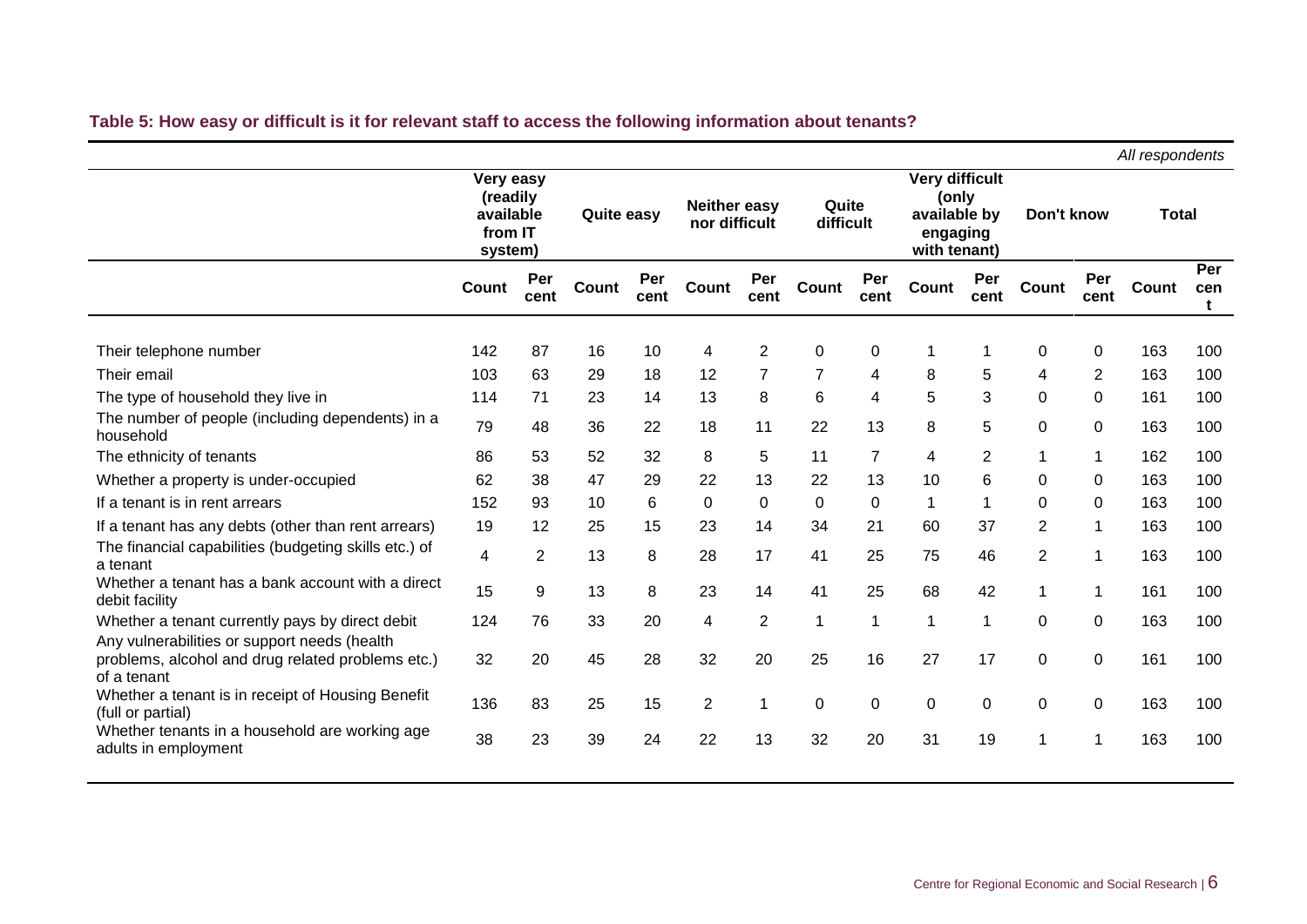The fact that most landlords do not have access to data they need to manage the introduction of direct payment of housing benefit to tenants helps explain why the vast majority of landlords responding to government consultation supported a change in the law to allow DWP to share universal credit claimants' personal data with social landlords, councils and charities $6$ . The stated objectives of this data sharing agreement are to help landlords identify households where the tenant may need advice, support or assistance. The information to be shared could include information about debts, benefits received, medical records and computer literacy. The national tenant body, the Tenants' and Residents' Organisations of England (TAROE), has condemned the proposals, saying they went 'too far' and were 'very, very dangerous'<sup>7</sup>. Whether they address the data problems identified above will depend upon the quality of the data and the extent to which they capture the range and extent of issues likely to increase the vulnerability of tenants to the risks associated with direct payment. Landlord IT systems will also need to be fit for the purpose of managing and processing data.

### <span id="page-10-0"></span>**2.2. An IT system fit for purpose**

-

A series of questions explored whether IT systems are fit for purpose given the demands placed on landlords by the introduction of direct payments.

**Landlord IT systems appear limited in their ability to help landlords effectively manage the impact of direct payments.** Over half (56 per cent) of landlords reported that the suitability of their IT system was limiting their ability to prepare for direct payments (Table 6). There was some variability in landlord views about the suitability of their IT system, with local authority landlords being less likely than housing associations to identify the suitability of their IT system as a factor undermining preparations for direct payments (43 per cent).

| All respondents                                 |       |             |
|-------------------------------------------------|-------|-------------|
|                                                 | Count | Per<br>cent |
|                                                 |       |             |
| Clarity about what Direct Payments will involve | 97    | 59          |
| Clear timetable for introduction                | 157   | 95          |
| Resources (staffing and finance)                | 90    | 55          |
| Suitability of IT systems                       | 93    | 56          |
| Availability of data about tenants              | 124   | 75          |
| Other                                           | 16    | 10          |
|                                                 |       |             |
| Base                                            | 165   |             |
|                                                 |       |             |

### **Table 6: Is anything limiting your ability to prepare for Direct Payments?**

The majority of landlords (81 per cent) reported that data on tenants is currently held on more than one system, 42 per cent reporting that tenant data was held on a combination of electronic and paper-based systems (Table 7). Less than 10 per cent of local authority landlords and ALMOs reported having tenant data on one electronic system, compared to more than 20 per cent of housing associations. However,

<sup>6</sup> see [https://www.gov.uk/government/uploads/system/uploads/attachment\\_data/file/397566/response-universal](https://www.gov.uk/government/uploads/system/uploads/attachment_data/file/397566/response-universal-credit-data-sharing-local-support-providers-consultation.pdf)[credit-data-sharing-local-support-providers-consultation.pdf](https://www.gov.uk/government/uploads/system/uploads/attachment_data/file/397566/response-universal-credit-data-sharing-local-support-providers-consultation.pdf) 7

Spurr, H. (2015) Benefit claimants' personal data to be shared from February. *Inside Housing*, 27 January.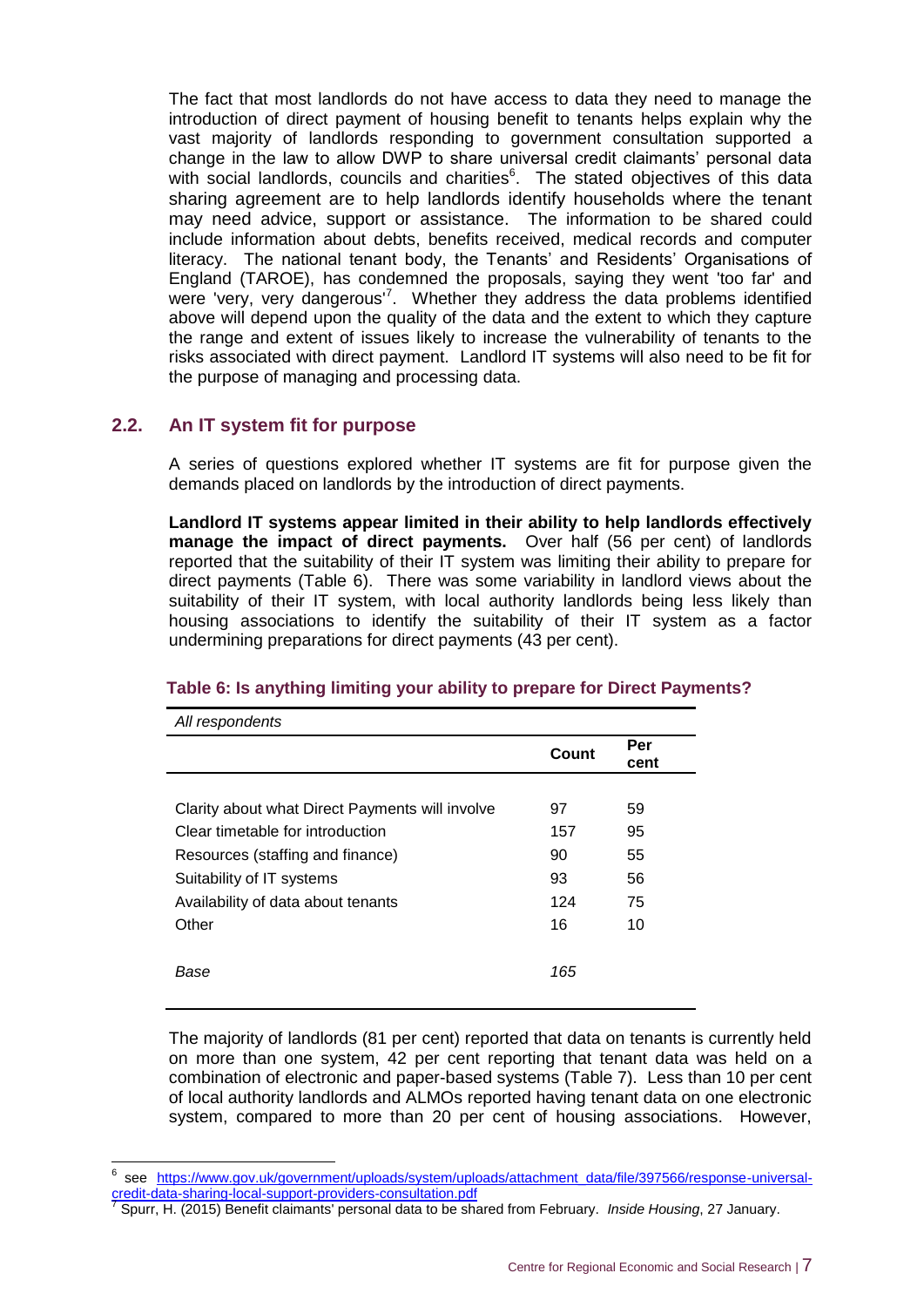almost half of housing associations reported holding some tenant data on a paper system. Only five per cent of all landlords holding data about tenants on different systems reported that it would be very easy to pull these data together and one-third reported that it would prove difficult to pull data together (Table 8).

It is likely that some of the difficulties reported accessing information about tenants noted above can be explained with reference to limited functionality of IT systems and the fact that some information remains paper based. Information about tenants support needs and financial capabilities, for example, may be more likely to be kept in the form of case notes or in paper based systems where specific details are harder to retrieve. To effectively manage direct payment, landlords may need to bring together data on tenants' financial circumstances, household situations and support needs, and their rent account information to make decisions about safeguarding, intervention and appropriation collection activity.

|                                       | All respondents |             |  |  |
|---------------------------------------|-----------------|-------------|--|--|
|                                       | Count           | Per<br>cent |  |  |
|                                       |                 |             |  |  |
| On one electronic system              | 32              | 19          |  |  |
| On more than one electronic system    | 65              | 39          |  |  |
| On electronic and paper-based systems | 70              | 42          |  |  |
| On paper-based system only            | 0               | O           |  |  |
| Total                                 | 167             | 100         |  |  |

### **Table 7: Please indicate the form in which your organisation holds data about your tenants:**

### **Table 8: How easy or difficult is it to pull together data about tenants from different systems?**

| All respondents using more than one system |       |             |  |  |  |  |  |
|--------------------------------------------|-------|-------------|--|--|--|--|--|
|                                            | Count | Per<br>cent |  |  |  |  |  |
|                                            |       |             |  |  |  |  |  |
| Very easy                                  | 7     | 5           |  |  |  |  |  |
| Quite easy                                 | 52    | 39          |  |  |  |  |  |
| Neither easy nor difficult                 | 32    | 24          |  |  |  |  |  |
| Quite difficult                            | 35    | 26          |  |  |  |  |  |
| Very difficult                             | 9     | 7           |  |  |  |  |  |
| Don't know                                 | ი     | 0           |  |  |  |  |  |
| Total                                      | 135   | 100         |  |  |  |  |  |

The majority of landlords reported that their IT system supported basic monitoring of their rent accounts, such as running real-time reports about rent accounts on a daily basis, identifying tenants late with rental payments and identifying tenants who have underpaid over a number of months. A majority also reported being able to run reports across variable date ranges. This is important: landlords will need systems capable of flagging those rent accounts where intervention is required so that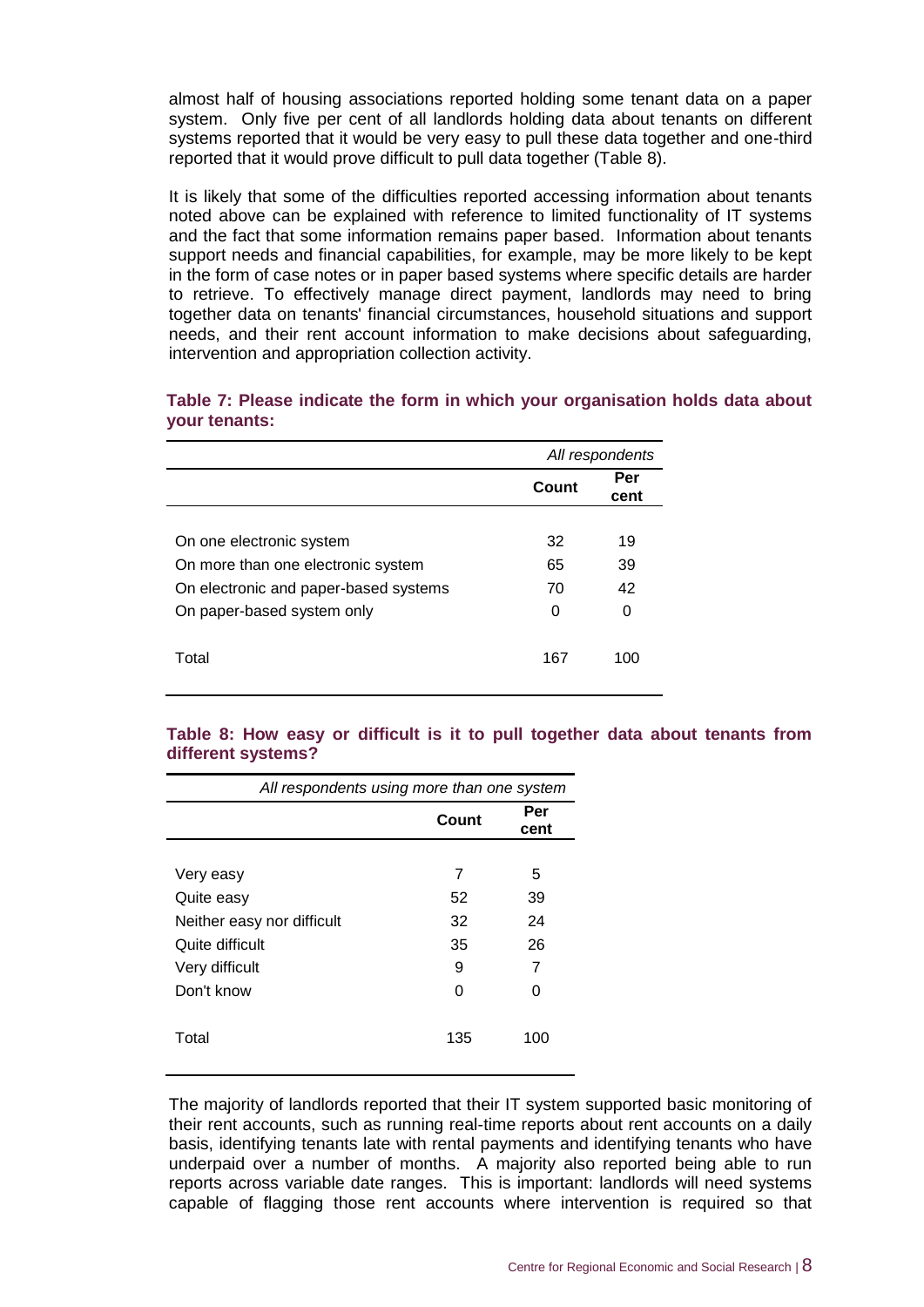collection activity/action can be targeted where it is most needed. Simply running off a list of all tenants currently in arrears is not enough - many will be of no real concern, being just a few days late with their rent, experiencing very short term difficulties that they manage and soon rectify, or having historic arrears they are repaying satisfactorily. Sifting these manually to identify those where action is required will be an impossible task once the majority of tenants are paying their own rent. However, only 31 per cent of landlords reported that their IT systems would allow them to link data about rental payments with data about tenant situations.

For landlords to manage direct payment in a way that minimises the impact on their income streams, they will have to develop a more sophisticated understanding of the payment patterns and behaviours of their tenants, including the predictors of arrears. To do so, may require analysis of the relationship between tenant circumstances and their rent payments. Only 40 per cent of landlords (36 per cent of housing associations and 57 per cent of local authorities) reported having an automated system for contacting tenants if there is an urgent matter, a necessity for responding promptly to and minimising rent arrears.

### <span id="page-12-0"></span>**2.3. The impact of direct payments**

**Many landlords are sceptical about the timetable for rolling out direct payments.** Less than one-third reported thinking that direct payments will be rolled out by 2017. This scepticism proved to be well placed; it was announced on 26 November 2014 that the timetable for the completion of the transfer of 93 per cent of claimants onto Universal Credit had been pushed back to December 2019. Only half (54 per cent) of landlords who did not think UC would be rolled out by 2017 reported thinking that direct payments would ever be rolled out. The vast majority (95 per cent) consider the lack of a clear timetable to be limiting their ability to prepare for the introduction of direct payments. However, virtually all landlords (96 per cent) are taking steps to prepare for the introduction of direct payments.

**The introduction of direct payments is expected to have a major impact on landlords**. Virtually all landlords (98 per cent) expect to see an increase in rent arrears (Table 9). In response, most (95 per cent) expect they will have to devote more time to rent collection and recovery. Three-quarters (76 per cent) expect more staff will be required and 57 per cent expect changes to staffing structures. A majority of landlords (61 per cent) also think they will have to invest in non-staffing resources, such as IT systems. These concerns appear consistent with landlord experiences in the direct payment demonstration projects.<sup>8</sup>

Local authorities were more likely than housing associations to report that direct payment would impact on staffing, including prompting the need for more staff (86 per cent of local authority landlords compared to 71 per cent of housing associations) and demanding changes in staffing structures (81 per cent of local authorities compared to 52 per cent of housing associations). Larger landlords were also more likely to report that direct payments would require more staff and a change in staffing structures. Housing associations were more likely to report that direct payments would result in a change in their letting policy (43 per cent compared to 29 per cent of local authorities). This is likely to be a more risk averse approach to lettings and closer scrutiny of applicants' financial circumstances prior to allocation. In total, three-quarters (76 per cent) of landlords expect the changes wrought by direct payments to impact on relations with tenants.

 8 Hickman, P., Reeve, K., Kemp, P., Wilson, I. and Green, S. (2014) *Direct Payment Demonstration Projects: Key findings of the programme evaluation.* London: DWP.